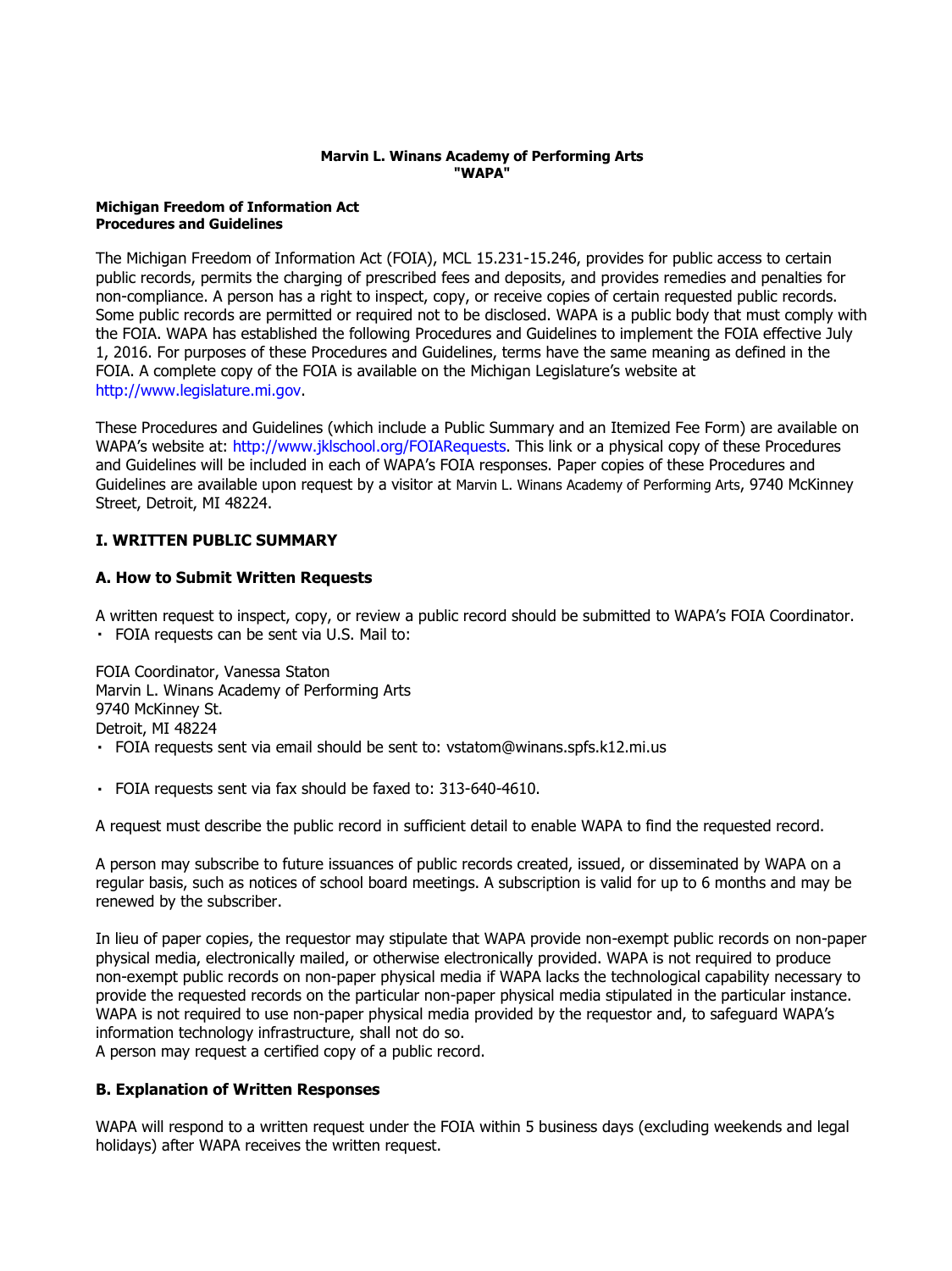WAPA will respond to a request by doing one of the following: (a) granting the request; (b) issuing a written notice denying the request; (c) granting the request in part and issuing a written notice denying the request in part; or (d) issuing a notice extending for not more than 10 business days the period during which WAPA will respond to the request.

If a requestor asks for information that is available on WAPA's website, WAPA will notify the requestor in its response where the records may be found on its website. Paper copies of public records available on WAPA's website will be made available upon request, but a fee may be charged as explained in Section II and on the detailed fee itemization form.

WAPA will provide reasonable facilities for a requestor to inspect non-exempt public records. The facilities will be available during WAPA's normal business hours. The FOIA Coordinator will establish rules regulating the manner in which records may be inspected to protect WAPA's records from loss, alteration, mutilation, or destruction, or to prevent undue interference with WAPA's normal operations.

If a request is denied in whole or in part, WAPA will include in the written notice of denial an explanation of the basis for the denial and, if applicable, a certificate that the public record does not exist under the name given by the requestor or by another name reasonably known to WAPA. If a public record or information is separated and exempt from disclosure (redacted), WAPA will describe generally the material exempted unless that description would reveal the contents of the exempt information and thus defeat the purpose of the exemption.

## **C. Deposit Requirements**

Where WAPA estimates that the fee authorized under the FOIA and these FOIA Procedures and Guidelines for responding to a request will exceed Fifty Dollars (\$50.00), WAPA may require a good faith deposit from the requestor before providing the requested records. A good-faith deposit shall not exceed one-half (½) of the total estimated fee and shall include a detailed itemization of estimated fee amounts. The FOIA Coordinator will provide the requestor with a detailed itemization of the allowable fees estimated to be incurred by WAPA to process the request. WAPA will include with its request for good faith deposit a best efforts estimate of the time frame within which WAPA will provide the requested public records. The timeframe estimate is not binding on WAPA but will be made in good faith and WAPA will strive to be reasonably accurate.

If a requestor previously requested public records from WAPA, and if WAPA made the requested public records available on a timely basis but was not paid in full the total estimated fee for that previous request, WAPA may, to the extent permitted by the FOIA, require a deposit of up to 100% of the estimated fee for the subsequent request(s).

## **D. Fee Calculations**

The FOIA permits WAPA to charge six fee components: (a) labor costs of searching for, locating, and examining public records; (b) labor costs of separating or deleting (redacting) exempt information from non-exempt information; (c) labor costs to duplicate or publish requested public records; (d) actual costs of paper copies (not to exceed 10 cents per sheet for standard 8-1/2 by 11 or 8-1/2 by 14 sheets of paper); (e) actual costs of non-paper physical media (e.g., flash drive, CD) if requested and if WAPA has the technological capability to comply; and (f) actual costs of postal delivery. For more detailed information about WAPA's fee calculations, including fee reductions for untimely responses, see Section II.D of the Procedures and Guidelines and Attachment C, Detailed Itemization of Fee Amounts Form. The FOIA Coordinator will require that payment be made in full for the allowable fees before the requested records are made available.

**Fee Waivers.** A search for a public record may be conducted or copies of public records may be furnished without charge or at a reduced charge if WAPA determines that a waiver or reduction of the fee is in the public interest because searching for or furnishing copies of the public records can be considered as primarily benefiting the general public.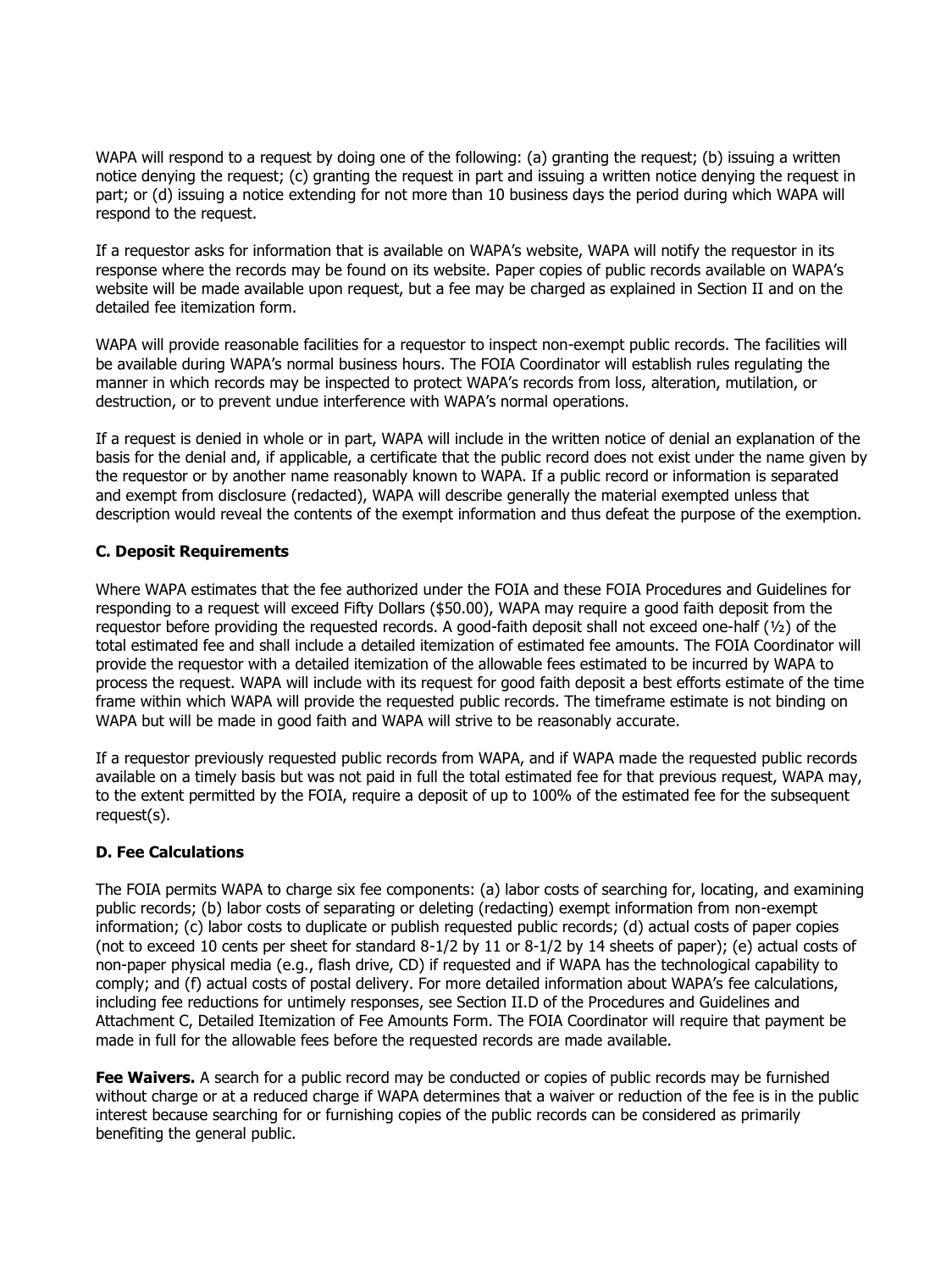**1. Discounts.** Under the following circumstances, a public record search shall be made by WAPA and a copy of a non-exempt public record shall be furnished without charge for the first \$20.00 of the fee:

a. If an individual who is entitled to information under the FOIA:

 $\circ$  submits an affidavit stating that the individual is receiving specific public assistance or is unable to pay the fee because of indigence and stating that the individual is not making the request in conjunction with outside parties in exchange for payment or other remuneration; and

 $\circ$  that individual has not previously received discounted copies of public records from WAPA twice during the same calendar year.

b. If a nonprofit corporation formally designated by the State of Michigan to carry out activities under subtitle C of the Developmental Disabilities Assistance and Bill of Rights Act of 2000, Public Law 106-402, and the Protection and Advocacy for Individuals with Mental Illness Act, Public Law 99-319, or their successors, submits a request that meets all of the following requirements:

Is made directly on behalf of the organization or its clients;

Is made for a reason wholly consistent with the mission and provisions of those laws under section 931 of the Mental Health Code, 1974 PA 258, MCL 330.1931; and

Is accompanied by documentation of its designation by the state, if requested by WAPA.

#### **E. Avenues for Challenge and Appeal**

1. Challenge to Record Denial. If WAPA fails to respond to a FOIA request or makes a final determination to deny all or a portion of a request, the requesting person may submit an appeal to WAPA's Board of Education or may commence an action in the circuit court for the county in which the public record or one of Academy's offices is located. See Section II.E of these FOIA Procedures and Guidelines for a more detailed explanation of the procedures and timelines for appealing a record denial.

2. Challenge to Fee. If WAPA requires a fee that requestor believes exceeds the amount permitted under the FOIA or WAPA's publicly available procedures and guidelines, the requesting person may commence an action in the circuit court for the county in which the public record or one of Academy's offices is located. See Section II.E of these FOIA Procedures and Guidelines for a more detailed explanation of the procedures and timelines for a fee appeal.

## **II. PROCEDURES & GUIDELINES**

#### **A. Requests**

1. All "persons," except those persons incarcerated in state or local correctional facilities, are entitled to submit a FOIA request to WAPA. A "person" is defined for purposes of the FOIA to mean "an individual, corporation, limited liability company, partnership, firm, organization, association, governmental entity, or other legal entity."

2. A FOIA request is a written request to inspect, copy, or receive copies of a public record. A request must describe the public record in sufficient detail to enable WAPA to find the requested record. WAPA suggests that requestors use the sample Request Form appended as Attachment A.

3. FOIA requests must be in writing. If, however, a person makes an oral request for information that is available on WAPA's website, and if the employee to whom the request is directed knows that the information is available on WAPA's website, that employee must inform the requesting person that the information is available on WAPA's website.

4. WAPA's FOIA Coordinator is responsible to process requests to inspect, copy, or receive copies of public records. FOIA requests should be sent to WAPA's FOIA Coordinator.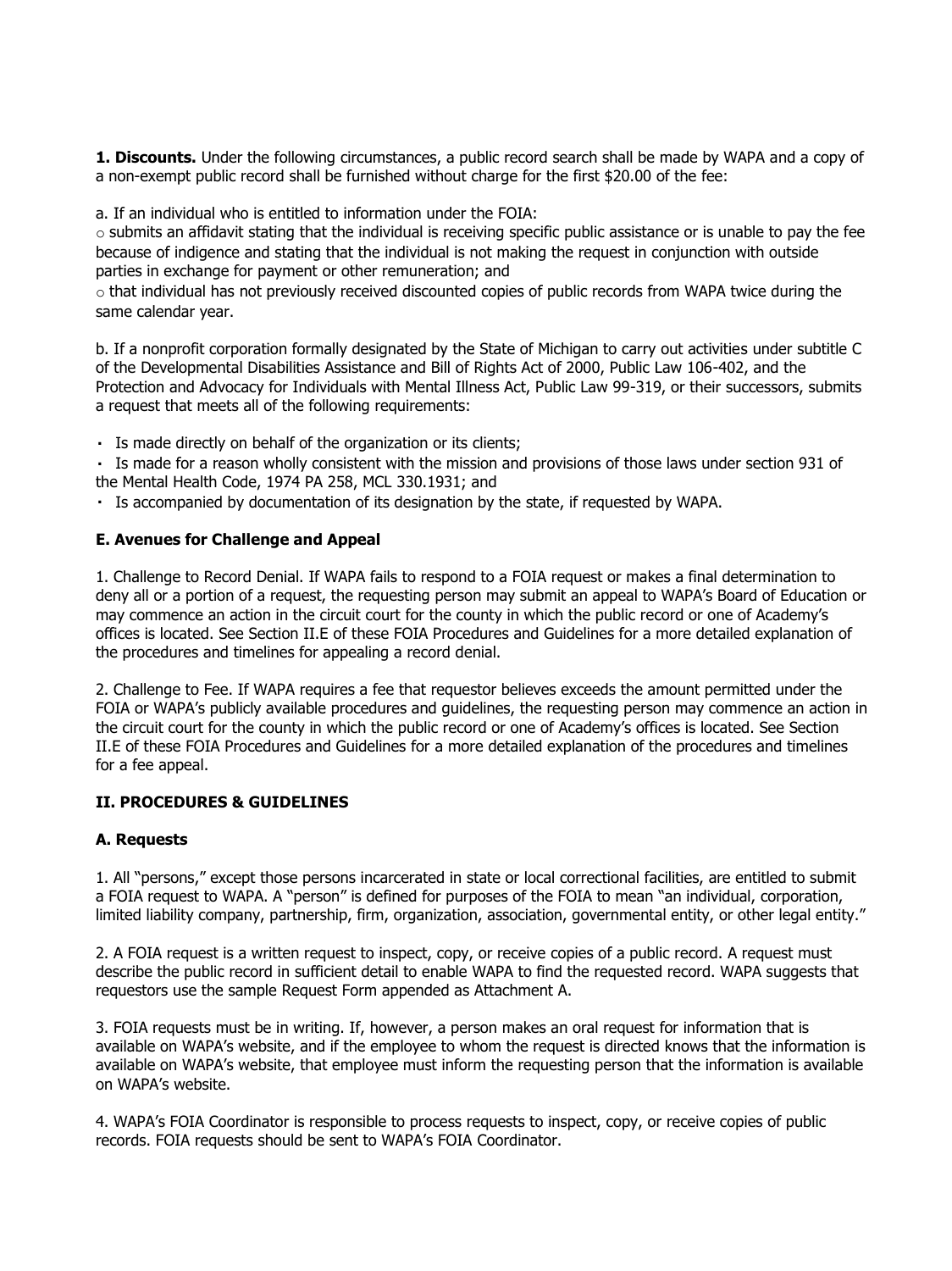FOIA requests can be sent via U.S. Mail to:

FOIA Coordinator Marvin L. Winans Academy of Performing Arts 9740 McKinney St. Detroit, MI 48224

- FOIA requests sent via email should be sent to:<vstaton@winans.spfs.k12.mi.us>
- FOIA requests sent via fax should be faxed to: 313-640-4610.

If an employee of WAPA receives a written request to inspect, copy, or receive copies of a public record, the employee should promptly forward the request to WAPA's FOIA Coordinator. A requestor is not required to use WAPA's sample Request Form, or to include the word "FOIA" in the request. Therefore, all written requests to inspect, copy, or receive copies of records should be promptly forwarded to the FOIA Coordinator for review. 5. The FOIA Coordinator shall keep a copy of all written requests for public records received by WAPA on file for a period of at least one year.

6. A person may subscribe to future issuances of public records created, issued or disseminated on a regular basis, such as notices or agendas of school board meetings. In all other respects, if the requested public record does not exist as of the date requested, WAPA has no obligation under the FOIA to create the requested record or to provide a copy if created at a later date. A subscription is valid for up to 6 months and may be renewed by the subscriber.

7. The FOIA Coordinator shall, upon written request, furnish a certified copy of a public record to the requestor.

#### **B. Responses.**

1. Unless otherwise agreed to in writing by the person making the request, WAPA must respond to a written request under the FOIA within 5 business days (excluding weekends and legal holidays) after WAPA receives the request by doing one of the following:

- a. Granting the request;
- b. Sending written notice denying the request;
- c. Granting the request in part and issuing a written notice denying the request in part; or
- d. Issuing a notice extending for not more than 10 business days the period during which WAPA will respond to the request. WAPA shall not issue more than 1 notice of extension for a particular request.

2. If a request is denied in whole or in part, WAPA must include in the written notice of denial an explanation of the basis for the denial and, if applicable, a certificate that the public record does not exist under the name given by the requestor or by another name reasonably known to WAPA. A sample Certificate of Non-Existence of Public Record is appended as Attachment B.

a. Exemptions to disclosure are set forth in Section 13 of the FOIA, MCL 15.243, which is available on the Michigan Legislature's website at [http://www.legislature.mi.gov.](http://www.legislature.mi.gov/)

b. If a public record or information is separated and exempt from disclosure (redacted), WAPA will describe generally the material exempted unless that description would reveal the contents of the exempt information and thus defeat the purpose of the exemption.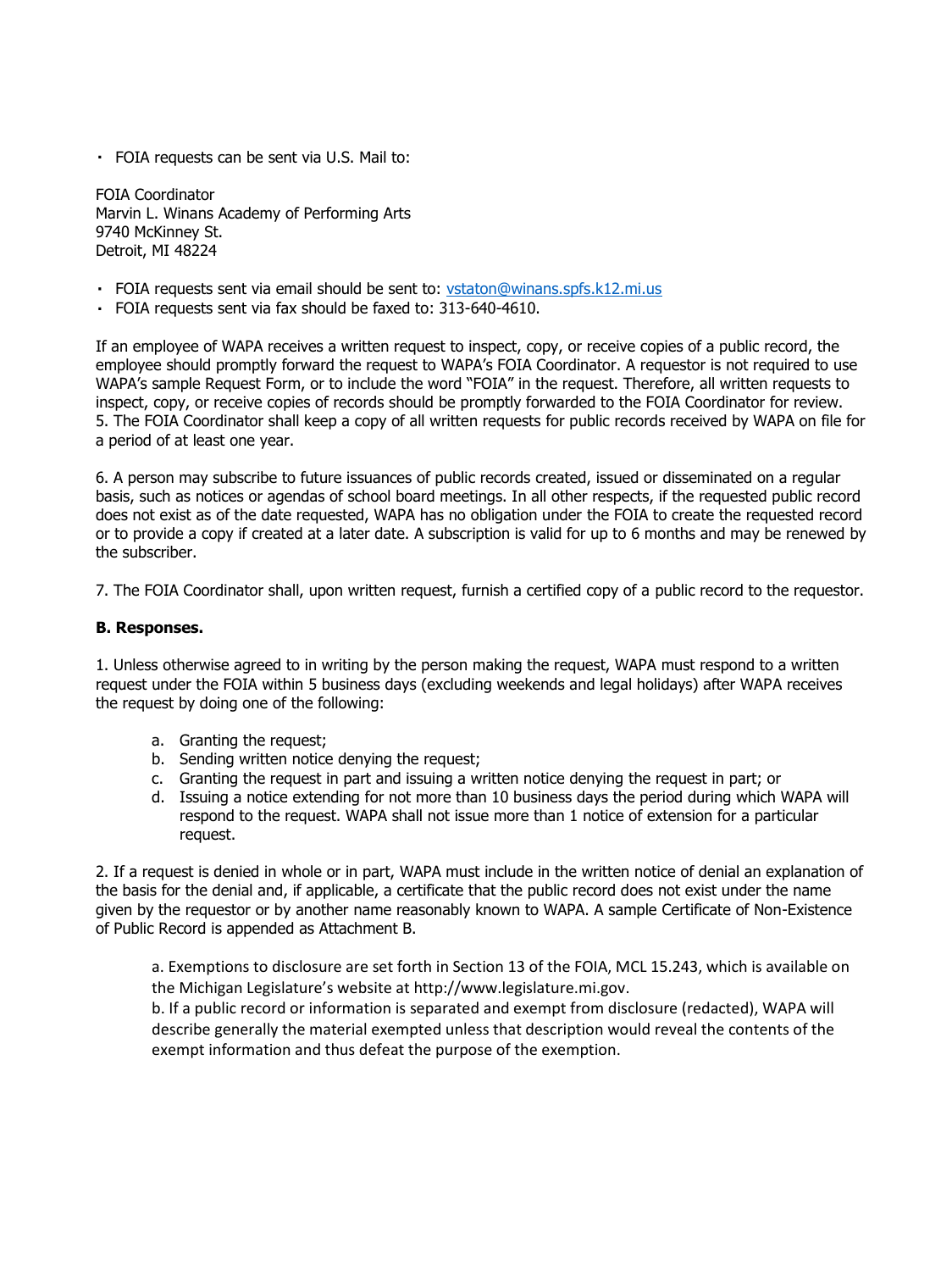3. The trigger date for responding to a FOIA request depends upon the manner in which the request was delivered. A request sent by mail or delivered by hand is received for purposes of the FOIA on the day it arrives at WAPA. A request sent by e-mail, fax, or other electronic means is received for purposes of the FOIA 1 business day after the date on which it was electronically transmitted. If a request is sent by email and is diverted to WAPA spam or junk mail folder, the request is not received until 1 day after the date it is discovered in the spam or junk mail folder. The FOIA Coordinator shall include in WAPA's records both the time that a written request was delivered to its spam or junk-mail folder and the time that WAPA first became aware of that request. WAPA shall review the FOIA Coordinator's spam or junk mail folder at least once every 30 days.

4. If a request is fully granted, WAPA will provide copies of, or an opportunity to inspect, all the public records that were requested, upon payment of the appropriate fee (if any). No pages will be left out, and nothing will be redacted.

5. WAPA will provide reasonable facilities for a requestor to inspect non-exempt public records. The facilities will be available during WAPA's normal business hours. The FOIA Coordinator will establish rules regulating the manner in which records may be inspected to protect WAPA's records from loss, alteration, mutilation, or destruction, or to prevent undue interference with WAPA's normal operations.

6. The FOIA identifies numerous specific exemptions to disclosure. If a request includes information that is exempt from disclosure, WAPA will provide a written response and list the reason(s) why the record(s) or portions of records will not be disclosed. WAPA will include a link to, or a copy of, these Written Procedures and Guidelines (including the Public Summary and Attachments) with each denial.

7. If a request is partially denied, it means that some records or parts of records will be disclosed, but some records or parts of records will not be disclosed. WAPA will provide copies of, or an opportunity to inspect, the non-exempt records, but exempt information (which may consist of entire documents, pages, or information on a page) may be withheld or redacted. WAPA will include in the written notice of denial-in-part an explanation of the basis for the denial-in-part and, if applicable, a certificate that one or more of the public records does not exist under the name given by the requestor or by another name reasonably known to WAPA. WAPA will include a link to, or copy of, these Written Procedures and Guidelines (including the Public Summary and Attachments) with each denial.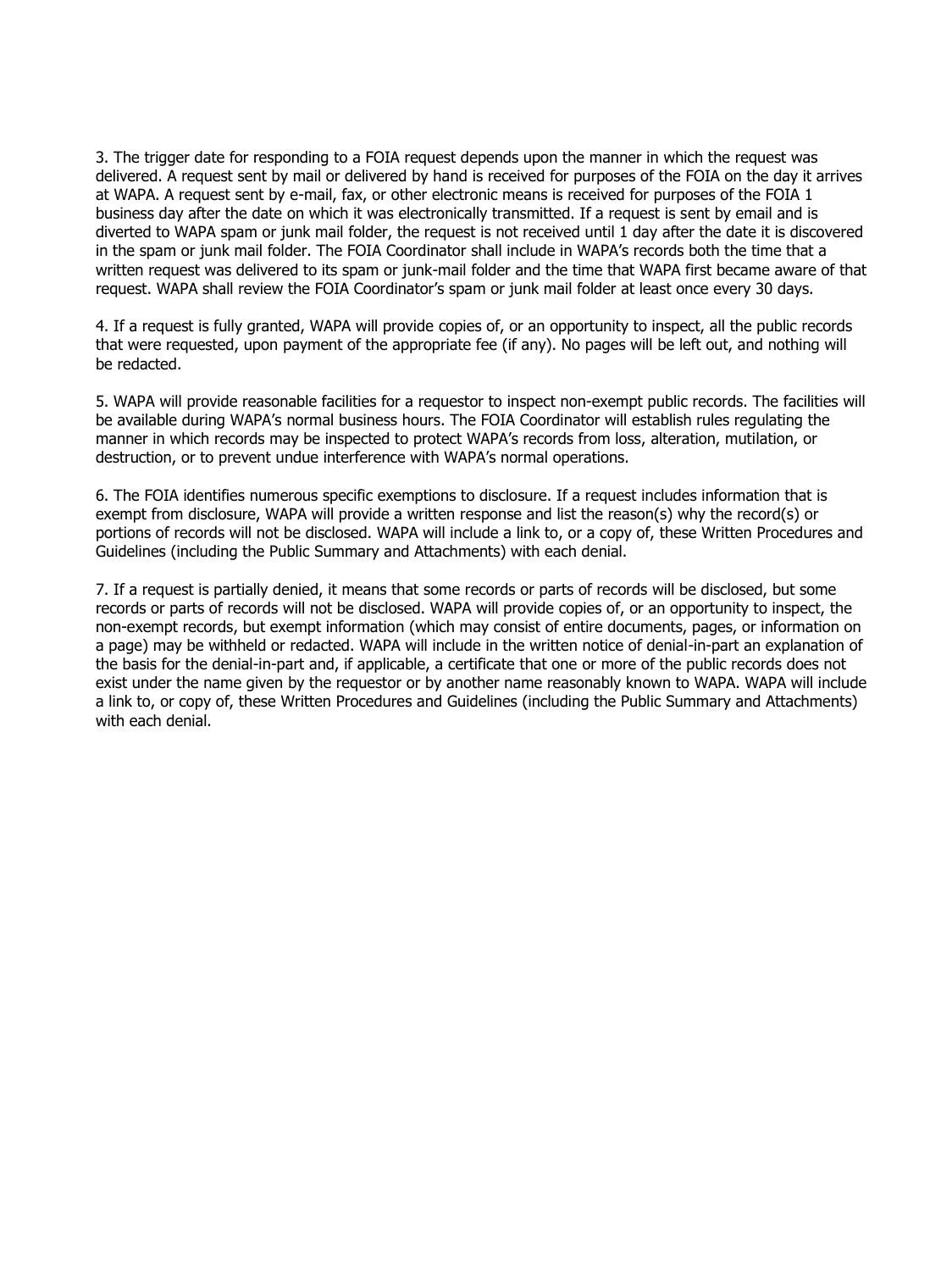8. Failure of WAPA to respond to a FOIA request within the prescribed timelines constitutes denial of the request. The fee that WAPA is permitted to charge will be reduced by 5% per day, up to a 50% reduction, if the failure to timely respond was willful or intentional, or if the request included language described in the FOIA as readily conveying a FOIA request. (See Section II. D, Fees).

9. The FOIA does not require WAPA to create any records, or to make compilations, summaries, or reports of existing records. If a request seeks records that do not exist, WAPA will certify that no records responsive to the request exist under the name or description provided in the request or another name known to WAPA. (See sample Certificate of Non-Existence of Public Record appended as Attachment B).

10. If a request asks for information that is available on WAPA's website, WAPA will notify the requestor in its response where the records may be found. If a requestor seeks paper copies of information available on the website, WAPA may charge the fees noted below and on the detailed fee itemization form, except that there will be no charge for separating exempt from nonexempt material.

11. In lieu of paper copies, the requestor may stipulate that WAPA provide non-exempt public records on non-paper physical media, by electronic mail, or other electronic means. WAPA is not required to produce non-exempt public records on non-paper physical media if WAPA lacks the technological capability necessary to provide the requested records on the particular non-paper physical media stipulated in the particular instance. WAPA is not required to use non-paper physical media provided by the requestor and, to safeguard WAPA's information technology infrastructure, shall not do so.

## **C. Deposit Requirements**

1. Where WAPA estimates that the fee authorized under the FOIA and these FOIA Procedures and Guidelines for responding to a request will exceed Fifty Dollars (\$50.00), WAPA may require a good-faith deposit from the requestor before providing the requested records. A good-faith deposit shall not exceed one-half (½) of the total estimated fee and shall include a detailed itemization of estimated fee amounts. The FOIA Coordinator shall provide the requestor with a detailed itemization of allowable fees estimated to be incurred by WAPA to process the request. WAPA shall include with its request for good-faith deposit a best efforts estimate of the time frame within which WAPA will provide the requested public records. The timeframe estimate is not binding on WAPA, but the estimate will be made in good faith and WAPA will strive to be reasonably accurate.

2. If a requestor previously requested public records from WAPA, and if WAPA made the requested public records available on a timely basis but was not paid in full the total estimated fee for that previous request, WAPA may, to the extent permitted by the FOIA, require a deposit of up to 100% of the estimated fee for the subsequent request(s).

# **D. Fees**

1. A fee shall not be charged for the cost to search, examine, review, and delete/separate/redact exempt from non-exempt information unless failure to charge a fee would result in unreasonably high costs to WAPA. In determining whether such costs are "unreasonably high," WAPA will consider, on a case-by-case basis, the estimated costs given the volume and complexity of the request relative to the usual or typical costs incurred by WAPA in responding to FOIA requests.

2. Fees are calculated using the detailed fee itemization form appended to these Guidelines and Procedures as Attachment C. WAPA charges the following fees:

a. Labor costs incurred for searching for, locating, and examining public records. Labor costs are calculated in 15-minute increments (rounded down) and will not exceed the hourly rate of the lowest-paid employee capable of searching for, locating, and examining the public records. No overtime will be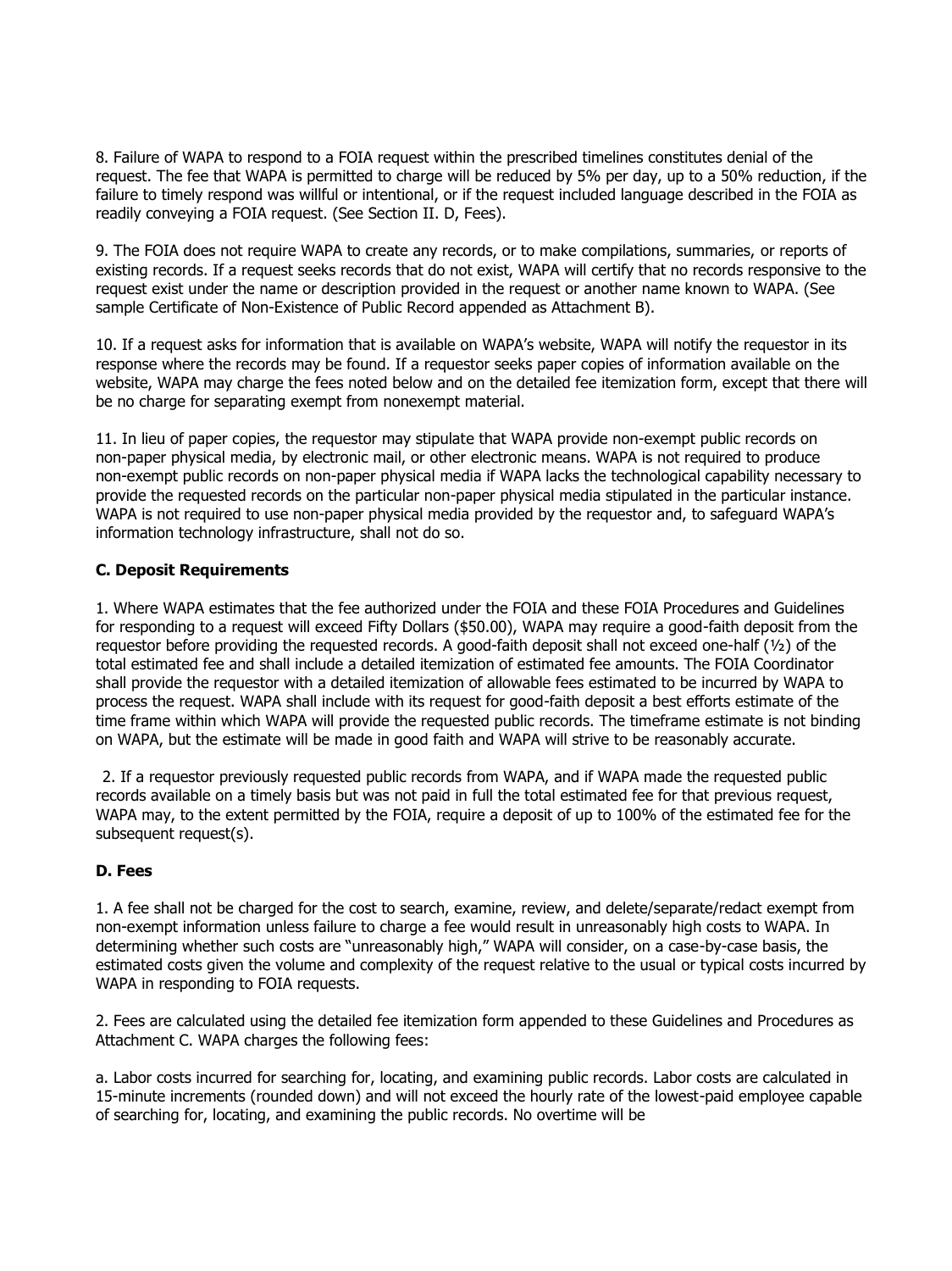charged unless requested by the requestor, approved by WAPA, and included on the fee itemization form. The hourly rate of the lowest-paid employee capable of searching for, locating, and examining particular records may vary depending upon the nature of the records sought and the corresponding qualifications or authorizations required to search for, locate, or examine the requested record. All charges will be noted on the fee itemization form.

b. Labor costs for separating and deleting exempt information from non-exempt information. Labor costs are calculated in 15-minute increments (rounded down) and will not exceed the hourly rate of the lowest-paid employee capable of separating and deleting material that is exempt from disclosure from information that is non-exempt from disclosure. No overtime will be charged unless requested by the requestor, approved by WAPA, and included on the fee itemization form. The hourly rate of the lowest-paid employee capable of separating and deleting exempt information from non-exempt information may vary depending upon the nature of the records sought and the corresponding qualifications or authorizations required to separate and redact exempt information from non-exempt information. If WAPA FOIA Coordinator determines on a case-by-case basis that no employee of WAPA is capable of separating and deleting exempt from nonexempt material, WAPA may engage a contracted services provider and charge labor costs. Such labor costs shall be calculated in 15-minute increments (rounded down) and the hourly rate shall not exceed 6 times the state minimum wage. All charges will be noted on the fee itemization form.

c. Costs for non-paper physical media. A requestor may stipulate that records be produced on non-paper physical media (e.g., on a flash drive or CD). If WAPA has the technological capabilities to comply with the request for production on non-paper physical media, WAPA may charge the actual and most reasonably economical cost of the requested non-paper physical media and the cost of non-paper physical media shall be included on the fee itemization form.

d. Actual cost of duplication for paper records. WAPA will charge the actual cost of duplication (not to exceed 10 cents per sheet) for 8-1/2 by 11-inch sheets of paper or 8-1/2 by 14-inch sheets of paper. The actual cost of duplication will be charged for non-standard-sized sheets of paper and may exceed 10 cents per sheet. WAPA shall utilize the most economical means available for making copies of public records, including using double-sided printing, if cost saving and available.

e. Actual labor costs for duplication or publication. WAPA's charges for duplication or publication will not exceed the hourly rate of the lowest-paid employee capable of duplicating or publishing the records. The hourly rate of the lowest-paid employee capable of duplicating or publishing records may vary depending on the nature of the records sought. Duplication or publication fees are calculated in 15 minute increments (rounded down). All charges will be noted on the fee itemization form.

f. Postal delivery charges. WAPA may charge the costs of the least expensive form of postal delivery. If a requestor asks for expedited mailing, and if WAPA agrees to provide expedited mailing, the actual costs of the expedited mailing may be charged and must be included on the fee itemization form.

g. Fringe benefits. WAPA may add to the labor charges described above the actual cost of the public employee's fringe benefits, up to 50% of the labor costs. Fringe benefits must be noted on the fee itemization form.

h. Overtime wages. No overtime will be charged unless requested by the requestor, approved by WAPA, and included on the fee itemization form.

3. Each of the fee components described above must be specifically listed on the fee itemization form. A completed copy of the fee itemization form will be included with the response to the request. A copy of the fee itemization form is appended to these Written Procedures and Guidelines as Attachment C.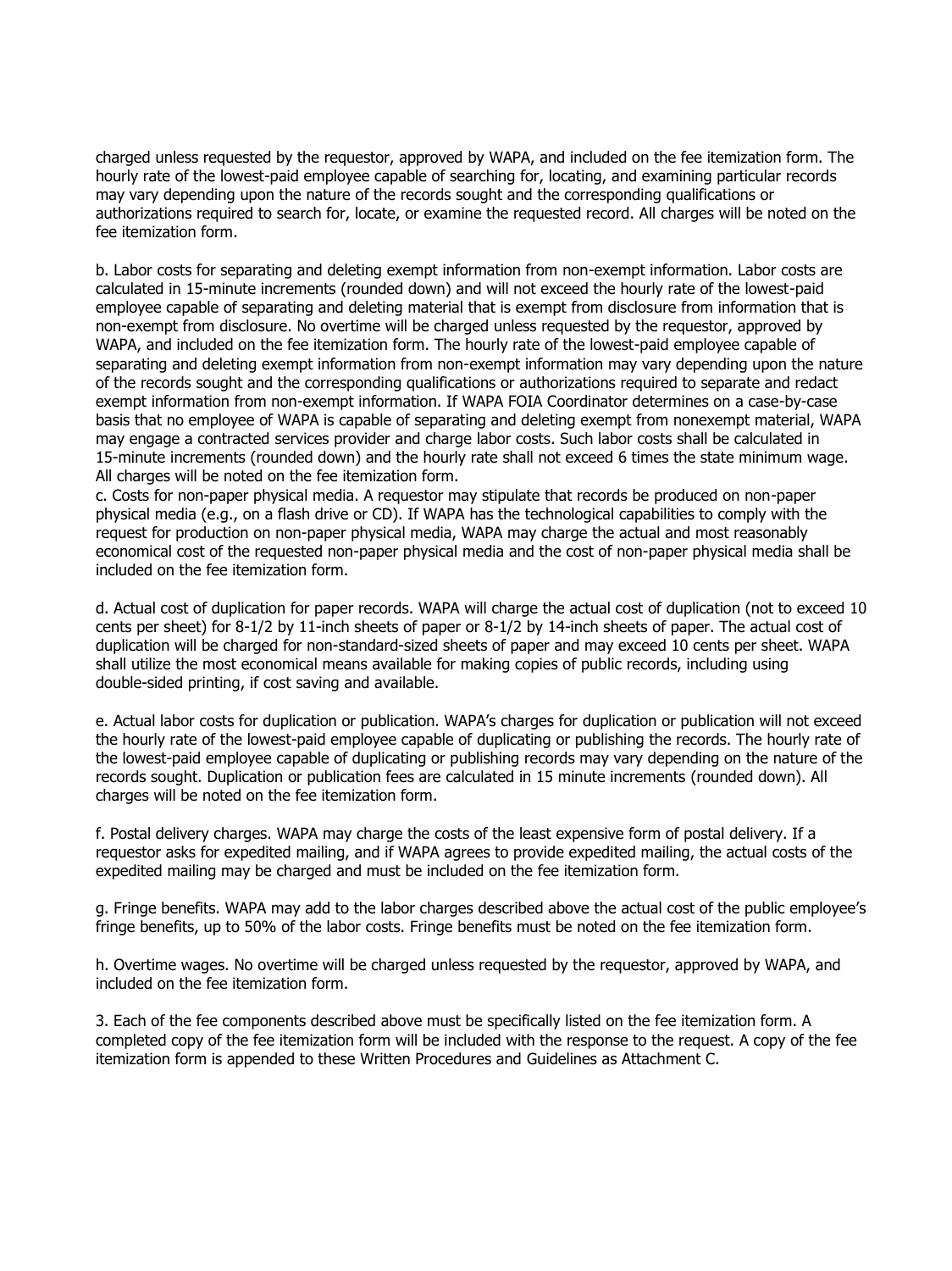4. Fee Reductions. If the FOIA Coordinator does not respond to a written request within the timeframes required by the FOIA, WAPA will reduce the charges for labor costs otherwise permitted under the FOIA and these Procedure and Guidelines by 5% for each day WAPA exceeds the time permitted for a response to the request, up to a maximum 50% reduction, if either of the following applies:

o The late response was willful and intentional.

 $\circ$  The written request included language that conveved a request for information within the first 250 words of the body of a letter, facsimile, electronic mail, or electronic mail attachment, or specifically included the words, characters, or abbreviations for "freedom of information," "information," "FOIA," "copy," or a recognizable misspelling of such, or appropriate legal code reference for this act, on the front of an envelope, or in the subject line of an electronic mail, letter, or facsimile cover page.

If a fee reduction is required, WAPA will fully note the fee reduction on the detailed itemization of fees (Attachment C).

5. Payment. The FOIA Coordinator will require that payment be made in full for the allowable fees before the requested records are made available.

6. Fee Waivers. A search for a public record may be conducted, or copies of public records may be furnished, without charge or at a reduced charge if WAPA determines, in its discretion, that a waiver or reduction of the fee is in the public interest because searching for or furnishing copies of the public records can be considered as primarily benefiting the general public.

7. Discounts. Under the following circumstances, a public record search shall be made by WAPA and a copy of a non-exempt public record shall be furnished without charge for the first \$20.00 of the fee:

a. If an individual who is entitled to information under the FOIA:

▪ submits an affidavit stating that the individual is receiving specific public assistance or is unable to pay the fee because of indigence and stating that the individual is not making the request in conjunction with outside parties in exchange for payment or other remuneration; and

▪ that individual has not previously received discounted copies of public records from WAPA twice during the same calendar year.

b. If a nonprofit corporation formally designated by the State of Michigan to carry out activities under subtitle C of the Developmental Disabilities Assistance and Bill of Rights Act of 2000, Public Law 106-402, and the Protection and Advocacy for Individuals with Mental Illness Act, Public Law 99-319, or their successors, submits a request that meets all of the following requirements:

**Example 3** Is made directly on behalf of the organization or its clients;

▪ Is made for a reason wholly consistent with the mission and provisions of those laws under section 931 of the Mental Health Code, 1974 PA 258, MCL 330.1931; and

▪ Is accompanied by documentation of its designation by the state, if requested by WAPA.

# **E. Appeals**

A requestor may appeal any denial of records or any fee charged for public records.

1. **Challenge to Record Denial**. If WAPA denies a request for records, the requestor may either:

o Appeal to WAPA's Board of Education; or

 $\circ$  Commence an action in the circuit court in Wayne County within 180 days of the denial.

a. If the requestor appeals to the Board of Directors, the appeal must specifically state the word "appeal" and state the reason(s) that the denial should be reversed. The following rules apply to record denial appeals to the Board of Directors: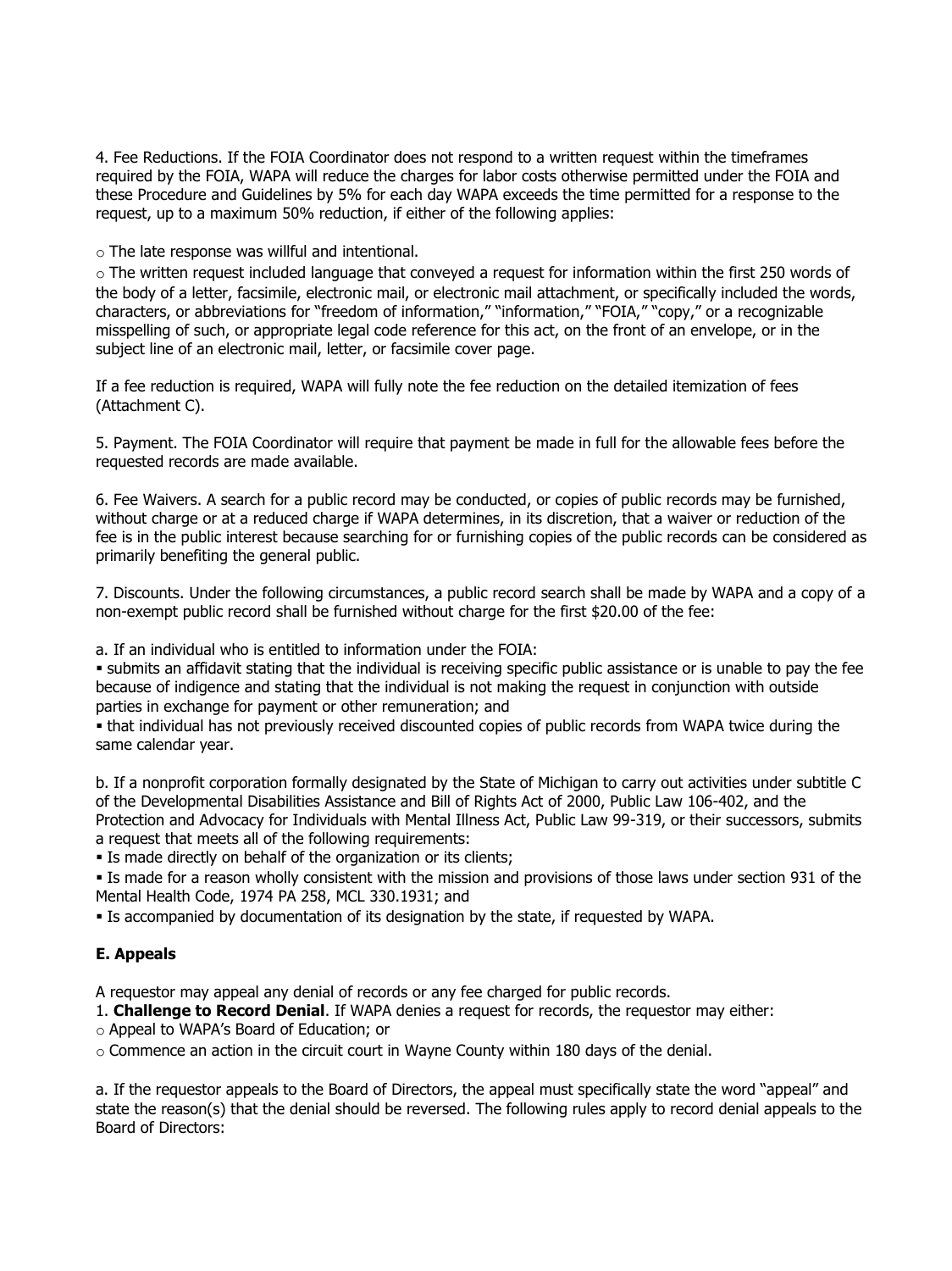i. An appeal is not "received" until the first regularly scheduled board meeting after the appeal is submitted.

ii. Within 10 business days after receiving the appeal, the Board of Directors will do one of the following:

A. Reverse the denial;

B. Issue written notice upholding the denial;

C. Reverse the denial in part and issue written notice upholding the denial, in part; or

D. Issue written notice extending the time for response by not more than 10 business days.

iii. If the Board of Directors fails to respond in a timely manner to the written appeal, or upholds all or a portion of the disclosure denial that is the subject of the written appeal, the requestor may seek judicial review by commencing a civil action in circuit court.

b. A requestor is not required to submit an appeal to the Board of Directors before commencing a civil action in circuit court to challenge a disclosure denial. If a circuit court determines that the requested record is not exempt from disclosure, the court will order WAPA to cease withholding or to produce all or a portion of the public record determined to have been wrongfully withheld. If the court determines that a disclosure denial was arbitrary and capricious, willful and intentional, or made in bad faith, the court will order that WAPA pay a civil fine to the state and punitive damages to the requestor. If a person asserting the right to inspect, copy, or receive a copy of all or a portion of a public record prevails in an action commenced in the circuit court, the court shall also require that WAPA pay the requestor's reasonable attorneys' fees, costs, and disbursements. If the requestor or WAPA prevails in part, the court may, in its discretion, award WAPA all or an appropriate portion of reasonable attorneys' fees, costs, and disbursements.

2. **Challenge to Fee**. If WAPA requires a fee (defined to include a deposit) that requestor believes exceeds the amount permitted under the FOIA or these publicly available Procedures and Guidelines, the requesting person may, within 45 days after receiving notice of the required fee, commence an action in the circuit court for the county in which the public record or one of Academy's offices is located.

a. If a court determines that the fee exceeds the amount permitted under the FOIA or these Procedures and Guidelines, the court will reduce the fee to the permissible amount (if any).

b. If the requesting person prevails in an action commenced under this section by receiving a reduction of 50% or more of the total fee, the court may, in its discretion, award all or an appropriate portion of reasonable attorneys' fees, costs, and disbursements.

c. If the court determines that WAPA arbitrarily and capriciously violated FOIA by charging an excessive fee, or acted in bad faith, the court will order that WAPA pay a civil fine to the state and punitive damages to the requestor.